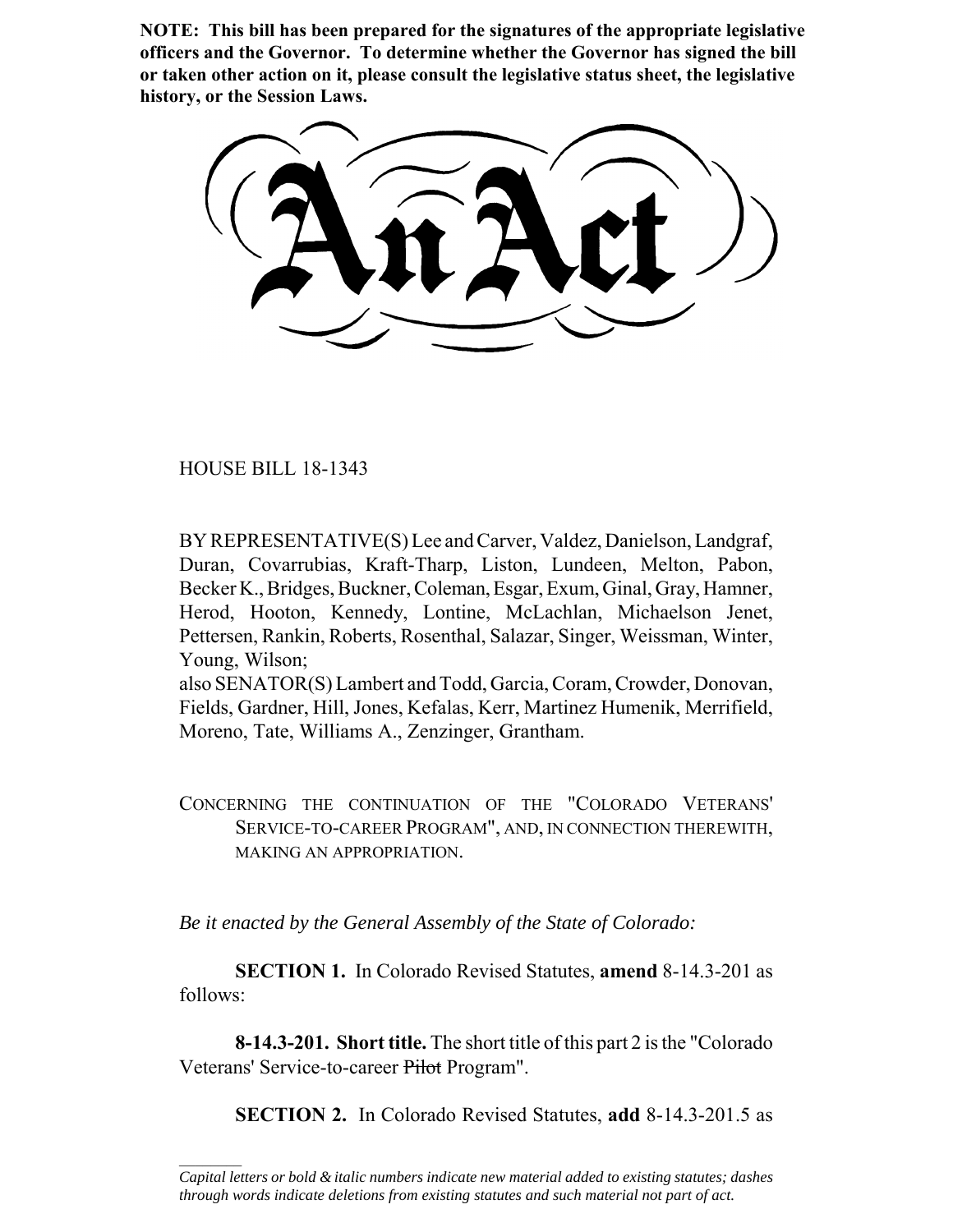follows:

**8-14.3-201.5. Legislative declaration.** (1) THE GENERAL ASSEMBLY FINDS, DETERMINES, AND DECLARES THAT:

(a) THE PILOT PROGRAM ENACTED IN HOUSE BILL 16-1267, WHICH CREATED THE COLORADO VETERANS' SERVICE-TO-CAREER PILOT PROGRAM THAT AUTHORIZED NONPROFIT AGENCIES TO PARTNER WITH WORK FORCE CENTERS SELECTED BY THE DEPARTMENT TO PROVIDE VETERANS AND OTHER ELIGIBLE PARTICIPANTS WITH SKILLS TRAINING, INTERNSHIPS, WORK PLACEMENTS, MENTORSHIP OPPORTUNITIES, CAREER AND PROFESSIONAL COUNSELING, AND SUPPORT SERVICES, HAS BEEN SUCCESSFUL IN INCREASING THE EMPLOYMENT RATES FOR VETERANS, VETERANS' SPOUSES, AND ELIGIBLE PARTICIPANTS; AND

(b) THE SERVICES OFFERED THROUGH THE PILOT PROGRAM WERE DESIGNED TO ENHANCE WORK FORCE CENTER SERVICES NOT AVAILABLE UNDER THE FEDERAL ACT.

(2) THE GENERAL ASSEMBLY FURTHER FINDS, DETERMINES, AND DECLARES THAT THE COLORADO VETERANS' SERVICE-TO-CAREER PILOT PROGRAM SHOULD CONTINUE AS A PROGRAM WHOSE GOAL IS TO ASSIST VETERANS, SPOUSES, AND ELIGIBLE PARTICIPANTS IN SEEKING, OBTAINING, AND RETAINING EMPLOYMENT.

**SECTION 3.** In Colorado Revised Statutes, 8-14.3-202, **amend** (1), (4), (5), (6), and (9); and **add** (5.5) and (8.5) as follows:

**8-14.3-202. Definitions.** As used in this part 2, unless the context otherwise requires:

(1) "Act" means the FEDERAL "Workforce Innovation and Opportunity Act", Pub.L. 113-128.

(4) "Eligible participant" means A:

(a) VETERAN;

(b) VETERAN'S SPOUSE;

PAGE 2-HOUSE BILL 18-1343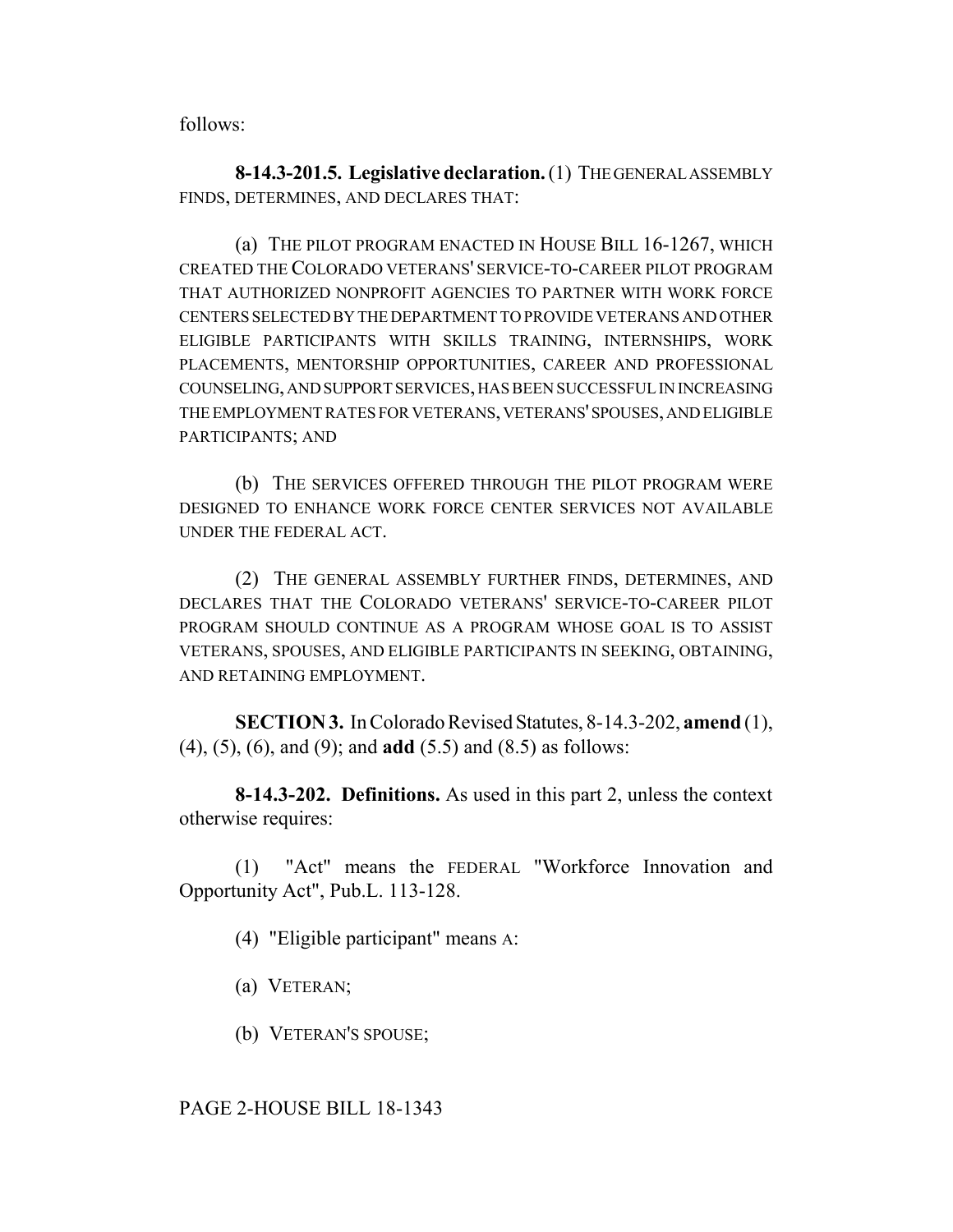$(a)$  (c) A Veteran's dependent child who is twenty-six years of age or younger and lives in the home of the veteran; and

 $\left(\frac{1}{b}\right)$  (d) A Veteran's caregiver who is eighteen years of age or older and has significant responsibility for managing the well-being of an injured veteran; AND

(e) PERSON WHO IS ACTIVELY SERVING IN THE UNITED STATES ARMED FORCES AND WHO IS WITHIN SIX MONTHS OF BEING DISCHARGED UNDER CONDITIONS OTHER THAN DISHONORABLE OR A MEMBER OF THE NATIONAL GUARD OR MILITARY RESERVES WHO HAS COMPLETED INITIAL ENTRY TRAINING.

(5) "Integrated service and support center" means a nonprofit center that is affiliated with a work force center and veterans service offices or provides financial classes or houses a small business development center IN A CENTRALIZED LOCATION WHERE GOVERNMENT AGENCIES, NONPROFIT ORGANIZATIONS, AND OTHER ENTITIES COLLABORATE TO PROVIDE SERVICES TO ELIGIBLE PARTICIPANTS. SERVICES OFFERED MAY INCLUDE ASSISTANCE FOR ELIGIBLE PARTICIPANTS IN SECURING FEDERAL BENEFITS, COUNSELING SERVICES, EMPLOYMENT SUPPORT, EDUCATION, LIFE SKILLS, AND WELLNESS SUPPORT.

(5.5) "INTERNSHIP" MEANS A TRAINING PROGRAM WITH A BUSINESS OR NONPROFIT ORGANIZATION DURING WHICH THE ELIGIBLE PARTICIPANT RECEIVES SKILLS TRAINING THAT COULD RESULT IN FUTURE EMPLOYMENT IN THAT SECTOR OR INDUSTRY.

(6) "Program" means the Colorado veterans' service-to-career pilot program that is designed to enhance work force center services that are not available under the act CREATED IN THIS PART 2.

(8.5) "WORK-BASED LEARNING" MEANS A CONTINUUM OF ACTIVITIES THAT OCCUR, IN PART OR IN WHOLE, IN THE WORKPLACE, PROVIDING THE LEARNER WITH HANDS-ON, REAL-WORLD WORK EXPERIENCE.

(9) (a) "Work force center" means a work force center created by a work force investment DEVELOPMENT board pursuant to the "Colorado Work Force Investment CAREER ADVANCEMENT Act", part 2 of article 83 of this title *8***.**

## PAGE 3-HOUSE BILL 18-1343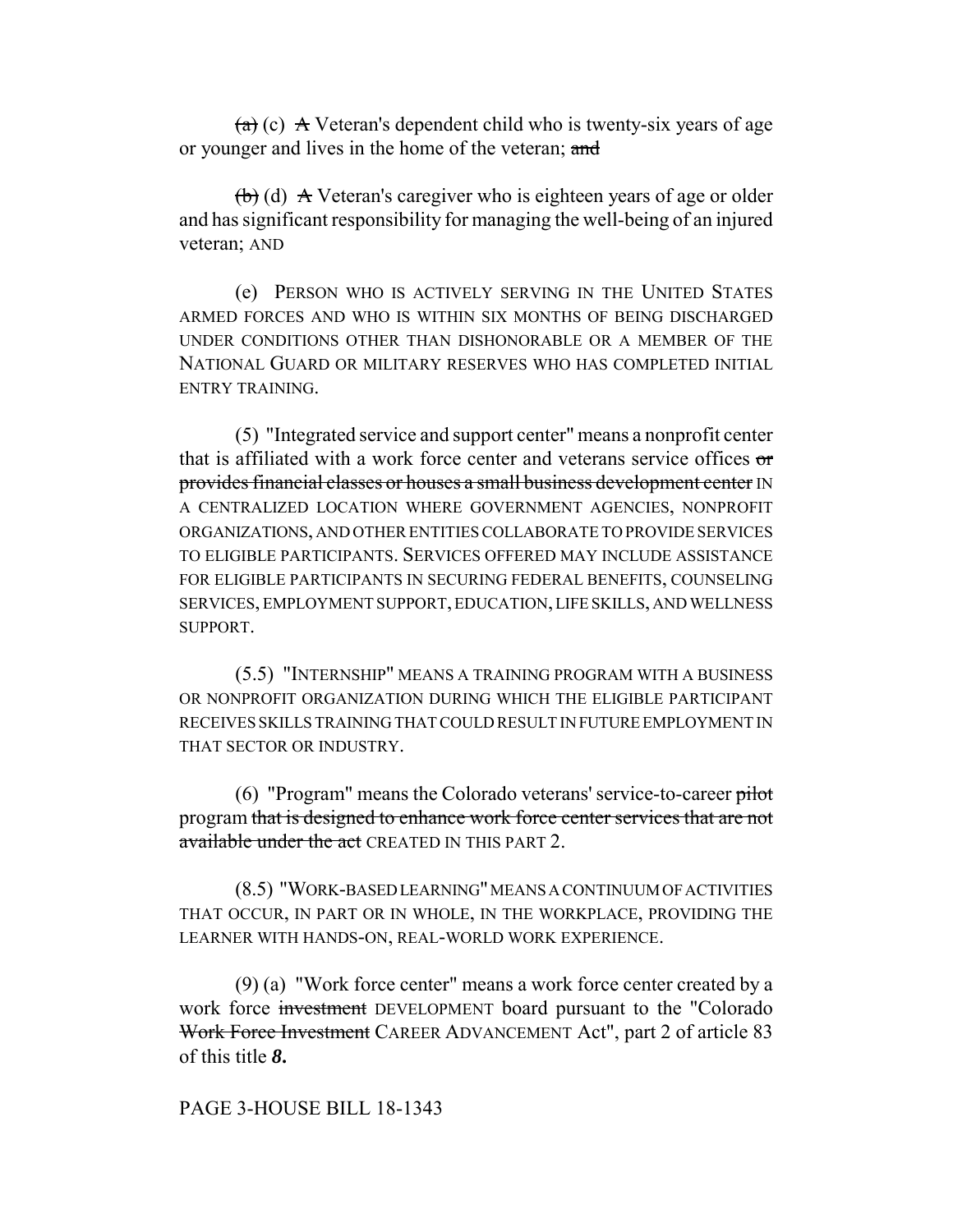(b) FOR PURPOSES OF A GRANT APPLICATION UNDER SECTION 8-14.3-203, "WORK FORCE CENTER" ALSO INCLUDES A NONPROFIT ENTITY THAT:

(I) HAS A PRIMARY FOCUS OF SERVING VETERANS; AND

(II) JOINS WITH THE WORK FORCE CENTER TO SUBMIT A JOINT APPLICATION.

**SECTION 4.** In Colorado Revised Statutes, 8-14.3-203, **amend** (1) introductory portion, (1)(b), (2), (3)(e), (4), (5), and (6); and **add** (1.5) as follows:

**8-14.3-203. Colorado veterans' service-to-career program report.** (1) One or more work force centers selected by the department pursuant to the grant program developed by the department in subsection (4) of this section may contract with a nonprofit agency to administer the program. Work force centers selected by the department and the nonprofit agency shall develop and expand programs to provide work force development-related services specifically tailored to the unique needs and talents of veterans, spouses, and eligible participants. The services may include:

(b) Opportunities for apprenticeship OR INTERNSHIP placements, including an apprenticeship INTERNSHIP that allows for direct entry of veterans pursuant to 38 U.S.C. sec. 4104A ELIGIBLE PARTICIPANTS;

(1.5) THE DEPARTMENT SHALL COLLABORATE WITH STAKEHOLDERS AND, IF FEASIBLE, DEVELOP A GRANT APPLICATION FORM BY MARCH 1,2019, SO THAT A NONPROFIT AGENCY MAY SUBMIT ONE APPLICATION FOR MULTIPLE SERVICE CENTERS EFFECTIVE WITH THE FISCAL YEAR 2019-20 GRANT CYCLE.

(2) (a) If an internship, as allowable, under the act, is not fully funded by the employer, the employer and the work force center shall MAY share the cost of the hourly wage or stipend for the veteran, spouse, or eligible participant, as determined by the work force center and as permitted under state and federal law.

(b) If a veteran, spouse, or AN eligible participant is eligible for

PAGE 4-HOUSE BILL 18-1343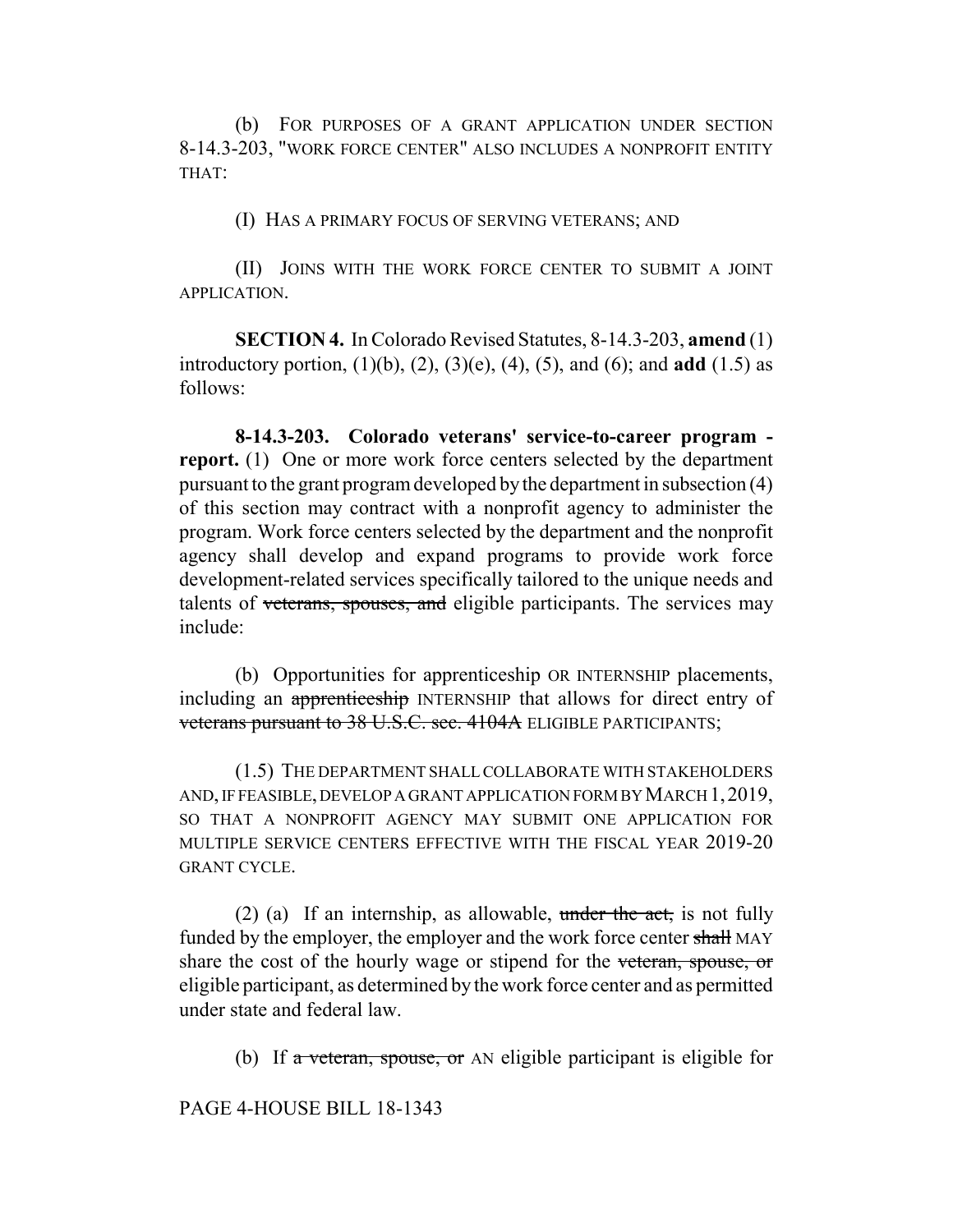funding through the act, this funding must be used first. If funding is not available or is limited OR IF THE USE OF FUNDS IS NOT ALLOWABLE under the act, the veteran, spouse, or eligible participant may use program funding.

(3) The work force centers selected by the department and the nonprofit agency are encouraged to additionally provide services that include:

(e) Counseling on educational and skills training opportunities available to veterans, spouses, and eligible participants.

(4) The department shall develop a grant program PROCESS so that work force centers may apply for money to administer the program. Each work force center that wishes to administer the grant program must submit a grant application that:

(a) Describes the current services that the work force center offers AND DEMONSTRATES THAT THOSE SERVICES:

(I) DO NOT DUPLICATE SERVICES CURRENTLY PROVIDED UNDER THE FEDERAL ACT; AND

(II) WILL COMPLEMENT OTHER SERVICES OFFERED UNDER THE PROGRAM;

(b) States how the grant money would enable the work force center to expand its services for the purposes of the program;

(c) Describes businesses or other organizations it is partnering with to provide the necessary services; and

(d) Any other requirements deemed necessary by the department. EXPLAINS HOW THE SERVICES WILL BE TAILORED OR SPECIFICALLY MARKETED TO ANY SUBGROUP OF ELIGIBLE PARTICIPANTS, INCLUDING:

(I) ELIGIBLE PARTICIPANTS WITH SIGNIFICANT BARRIERS TO EMPLOYMENT, INCLUDING THOSE SPECIFIED IN 38 U.S.C. SEC. 4100 ET SEQ., SUCH AS VETERANS WITH BAD CONDUCT DISCHARGES;

(II) VETERANS EXPERIENCING HOMELESSNESS;

PAGE 5-HOUSE BILL 18-1343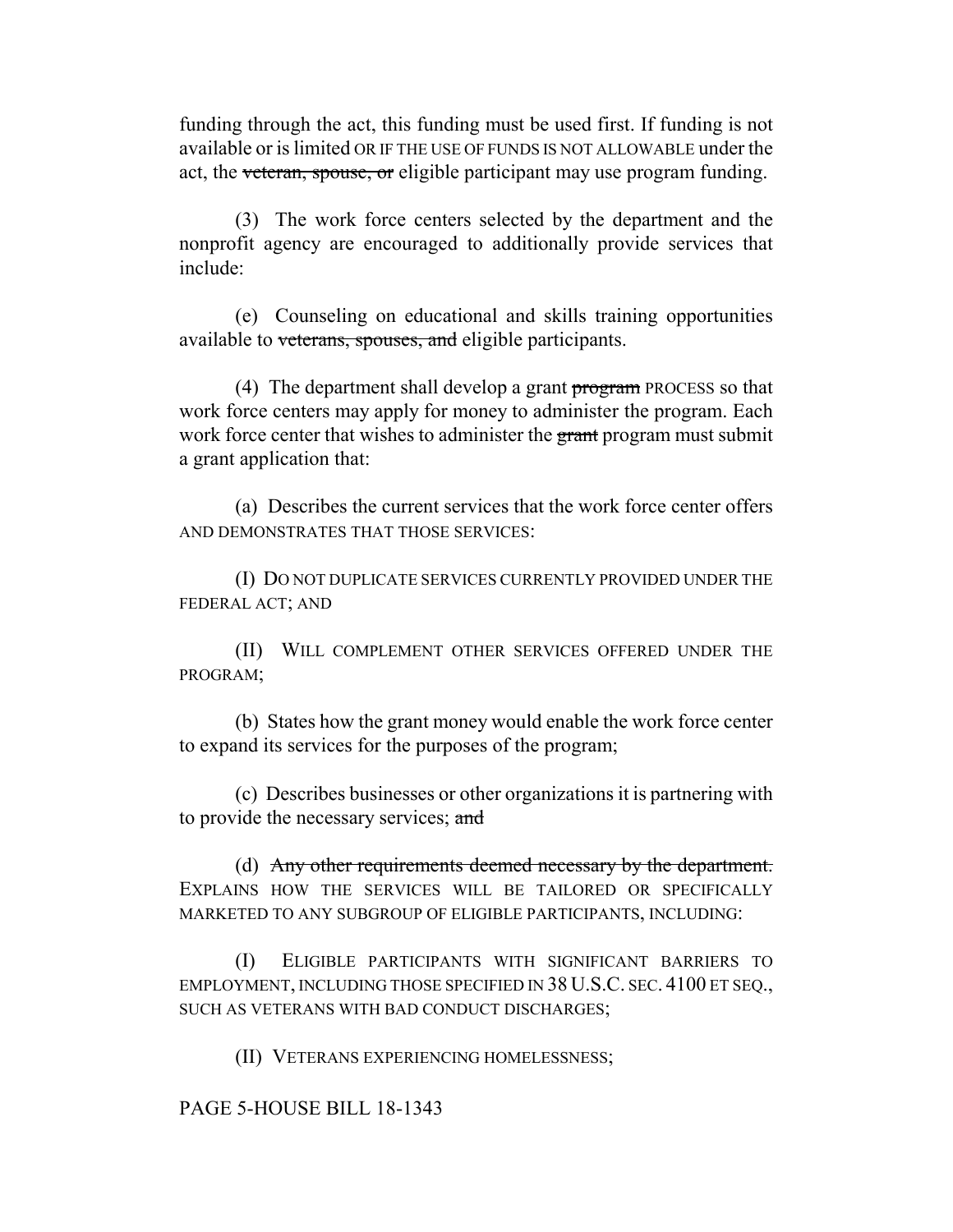(III) VIETNAM-ERA VETERANS WHO SERVED FOR MORE THAN ONE HUNDRED DAYS BETWEEN 1965 AND 1975;

(IV) ELIGIBLE PARTICIPANTS EXPERIENCING ADDICTION;

(V) NATIONAL GUARD AND MILITARY RESERVE VETERANS; AND

(VI) VETERANS WHO ARE NOT ABLE TO ENROLL UNDER THE FEDERAL ACT OR WHO ARE ENROLLED UNDER THE FEDERAL ACT BUT COULD BENEFIT FROM GREATER SUPPORT; AND

(e) ADDRESSES ANY OTHER REQUIREMENTS THE DEPARTMENT DEEMS NECESSARY.

(5) In selecting work force centers to administer the program, the department shall give preference to a work force center that:

(a) Partners with  $\alpha$  nonprofit AN agency that is an integrated service and support center for veterans and their families;

(b) Is located in the state of Colorado, in order to serve the highest number of veterans ELIGIBLE PARTICIPANTS:

(c) Has existing programs or partnerships with businesses or organizations in the community to provide services appropriate to the program; and

(d) Has the capacity to provide a wide range of work force development-related services tailored to the unique needs of veterans, spouses, and eligible participants.

(6) (a) Each work force center chosen to receive a grant shall use the money for direct services to veterans, spouses, and eligible participants. Each work force center chosen to receive a grant shall report on the services offered; veteran, spouse, and eligible participant participation BY EACH SUBGROUP OF ELIGIBLE PARTICIPANTS; the program's success measured through gainful employment and participation in skills training or educational programs of veterans, spouses, and eligible participants; and any other requirements that the department deems necessary. NOTWITHSTANDING SECTION 24-1-136  $(11)(a)(I)$ , the reports WORK FORCE

PAGE 6-HOUSE BILL 18-1343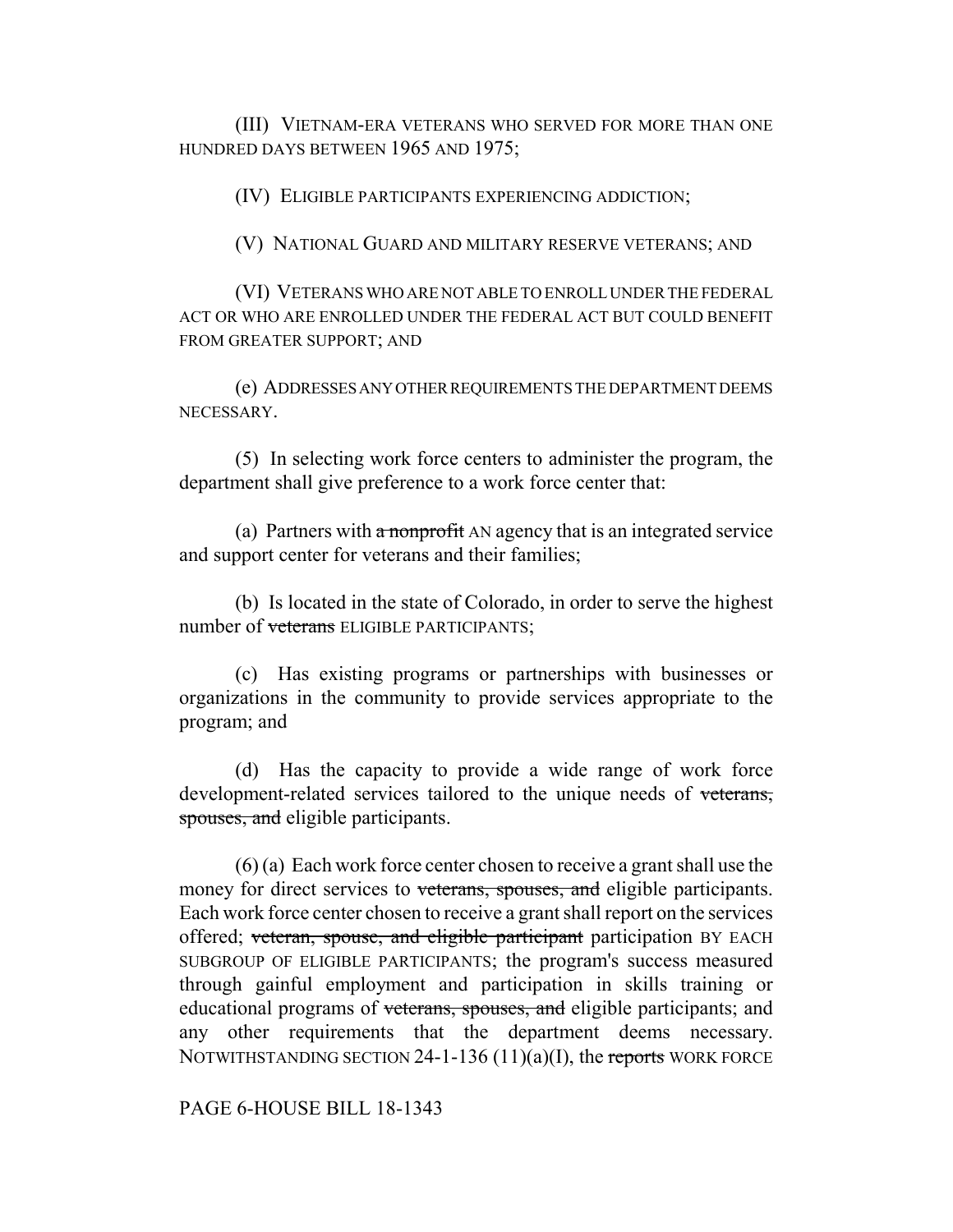CENTER shall be made SUBMIT THE REPORT to the department, which shall relay all information from the reports annually to the state, veterans, and military affairs committees of the house of representatives and the senate or to their successor committees.

(b) THE DEPARTMENT SHALL DEVELOP AN EVALUATION METHODOLOGY TO MEASURE PROGRAM OUTCOMES AND EFFECTIVENESS PRIOR TO INITIATING THE BID PROCESS FOR AWARDING GRANTS. TO THE EXTENT FEASIBLE, THE EVALUATION PROCESS MUST ENABLE A COMPARISON BETWEEN PROGRAMS SERVING SIMILAR POPULATIONS. IT IS THE INTENT OF THE GENERAL ASSEMBLY THAT THE DEPARTMENT AWARD THE GRANTS NO LATER THAN JANUARY 1, 2019. THE GRANT PERIOD MAY BE EXTENDED FOR ONE YEAR SUBJECT TO MONEY APPROPRIATED BY THE GENERAL ASSEMBLY. THE GRANT AWARD MUST INCLUDE DATA TRACKING REQUIREMENTS THAT WILL BE USED TO MEASURE OUTCOMES AND EFFECTIVENESS.

(c) ANY UNSPENT MONEY REMAINING IN THE DEPARTMENT'S FISCAL YEAR 2017-18 APPROPRIATION FOR ADMINISTRATIVE COSTS MAY BE USED FOR THE PURPOSE OF DESIGNING AN EVALUATION METHODOLOGY OR CONTRACTING OUT THE DESIGN. ANY UNSPENT MONEY FOR DIRECT PROGRAM SERVICES REMAINING AS OF JUNE 30, 2018, MAY BE USED BY THE PROGRAMS IN EFFECT AS OF JUNE 30, 2018, FOR THE FISCAL YEAR STARTING JULY 1, 2018. UNSPENT MONEY AVAILABLE AT THE END OF EACH FISCAL YEAR ROLLS OVER TO THE NEXT FISCAL YEAR TO BE SPENT IN THAT YEAR.

(d) IN ANALYZING AND REPORTING ON THE PERFORMANCE DATA DESCRIBED IN SUBSECTIONS  $(6)(a)$  AND  $(6)(b)$  OF THIS SECTION, THE DEPARTMENT SHALL SEPARATELY ACCOUNT FOR DATA PERTAINING TO SIGNIFICANT BARRIERS TO EMPLOYMENT.

**SECTION 5.** In Colorado Revised Statutes, **amend** 8-14.3-204 as follows:

**8-14.3-204. Appropriation.** For the fiscal year beginning on July 1, 2016, The general assembly may annually appropriate money from the marijuana tax cash fund created in section  $39-28.8-501$  C.R.S., to the department to be used for the program. The department may use up to five percent of any money appropriated by the general assembly for development and administrative costs incurred by the department pursuant to this section; EXCEPT THAT THIS FIVE-PERCENT LIMITATION DOES NOT

## PAGE 7-HOUSE BILL 18-1343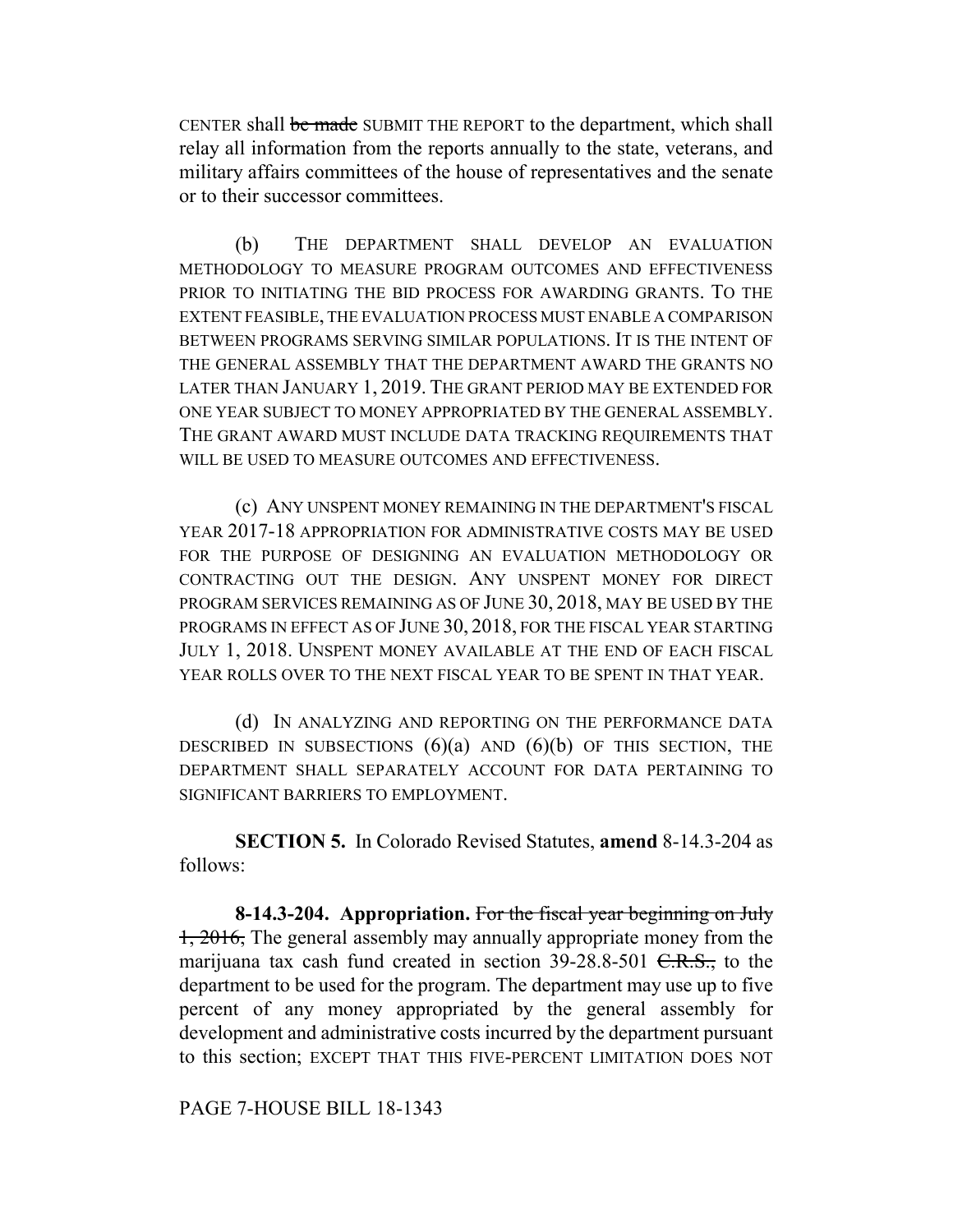APPLY TO ANY CONTRACT THE DEPARTMENT ENTERS INTO IN CONNECTION WITH AN EVALUATION OF THE PROGRAM PURSUANT TO SECTION 8-14.3-203 (6). Up to seven EIGHT percent of the money may also be used by the work force center for administrative costs incurred by the work force center and the nonprofit agency to implement and operate the program.

**SECTION 6.** In Colorado Revised Statutes, **amend** 8-14.3-205 as follows:

**8-14.3-205. Repeal of part.** This part 2 is repealed, effective January 1, 2019 JANUARY 1, 2024.

**SECTION 7.** In Colorado Revised Statutes, 39-28.8-501, **amend**  $(2)(b)(IV)(L)$  as follows:

**39-28.8-501. Marijuana tax cash fund - creation - distribution - legislative declaration.** (2) (b) (IV) Subject to the limitation in subsection (5) of this section, the general assembly may annually appropriate any money in the fund for any fiscal year following the fiscal year in which it was received by the state for the following purposes:

(L) For the Colorado veterans' service-to-career pilot program created in part 2 of article 14.3 of title 8;

**SECTION 8. Appropriation.** For the 2018-19 state fiscal year, \$1,000,000 is appropriated to the department of labor and employment for use by the division of employment and training. This appropriation is from the marijuana tax cash fund created in section 39-28.8-501 (1), C.R.S., and is based on an assumption that the division will require an additional 0.5 FTE. To implement this act, the division may use this appropriation for the Colorado veterans' service-to-career program.

**SECTION 9. Effective date.** This act takes effect July 1, 2018.

**SECTION 10. Safety clause.** The general assembly hereby finds,